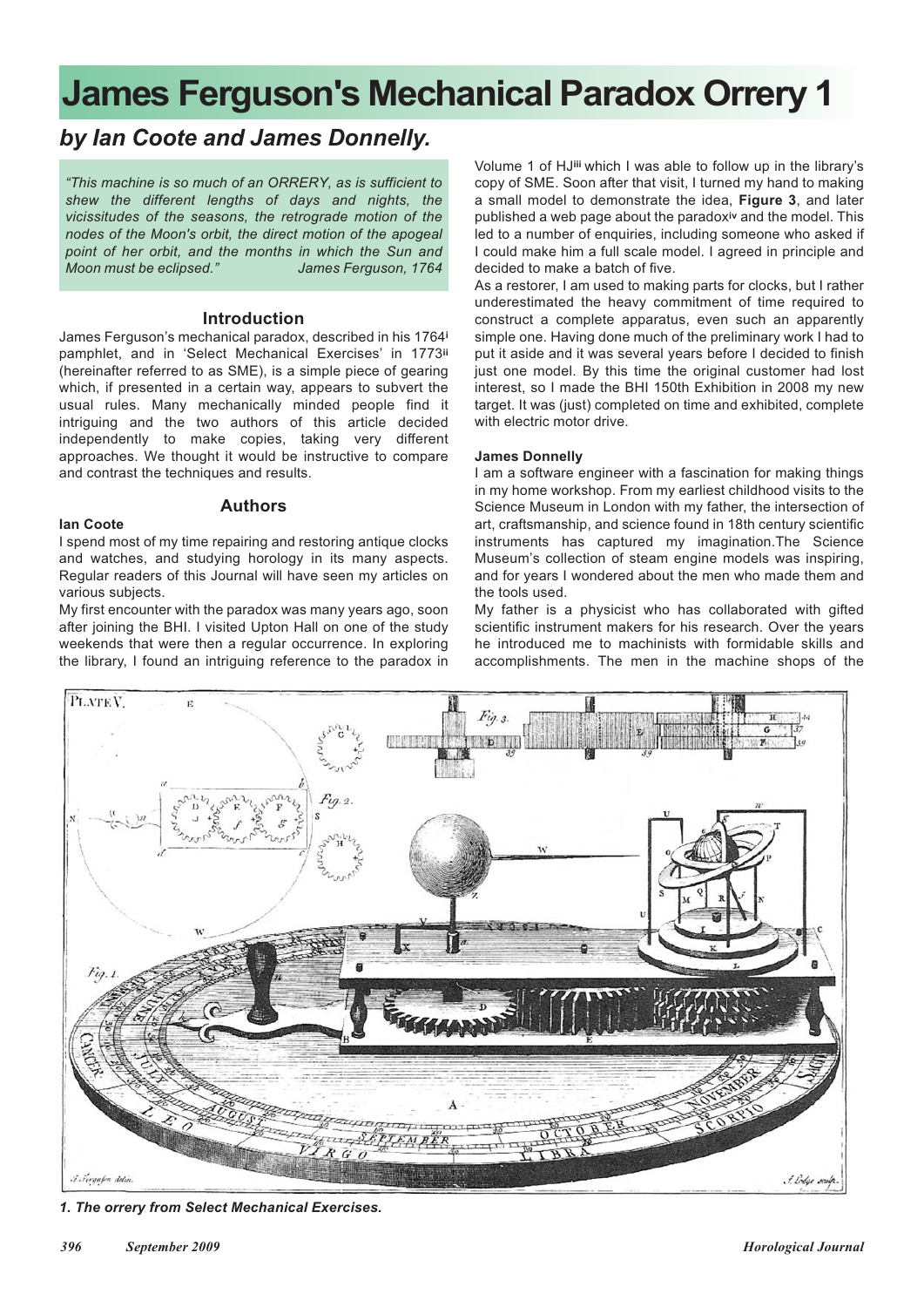

*2. Features of the Mechanical Paradox Orrery.*

University of Oregon physics department and Hewlett Packard (where I worked for 27 years) contributed more than they will ever know to my ambitions for my home workshop.

My long term goal for my shop is to create reproductions of orreries and other antique scientific instruments, and I have adopted the model engineering hobby to satisfy my interests in engines and learn the skills needed for making intricate parts. The ratio of good parts to scrap metal has improved over the years, and I'm now emboldened to tackle more complex projects.

I first learned of the mechanical paradox orrery in John Millburn's book '*Wheelwright of the Heavens*'**v**. The elegance of the design was compelling, and I was intrigued by the idea that a novice might be able to make one. In 2004 I found Ian's web page describing his prototype. I wrote to Ian with a couple of questions, and was inspired by his replies. Several years passed, and by coincidence we both got serious about building the orrery at about the same time. I decided to make two, one for myself and one for my father. I finished my orreries on Christmas Eve of 2008, just in time to give one to my father on Christmas Day**vi**.

#### **James Ferguson (1710–1776)**

Ferguson was the self-educated son of a Scottish crofter. His education was enhanced by several servant positions with people who contributed to his interests. By age 10 he was building models of spinning wheels and mills, and studied the stars by night while tending sheep. Moving to Edinburgh in 1734, Ferguson began to support himself as a limner (painting miniatures). He moved to Inverness where he published his Astronomical Rotula for showing the motions of the planets, places of the sun and moon, &c, (a document similar to an ephemeris, but using circular rotating volvelles). His final move was to London in 1743. By 1748 Ferguson began to give lectures on scientific subjects, and his apparatus facilitated these lectures significantly. In 1763 Ferguson became a Fellow of the Royal Society of London. Ferguson's famous Select Mechanical Exercises, with a Short Account of the Life of the Author was published in 1773. Besides being one of the first popularisers of science, his influence extended considerably, with Thomas Paine and William Herschel reportedly studying his publications. George III, while Prince of Wales, attended Ferguson's lectures and rewarded him with an annual pension of £50 from the Privy Purse until his death in 1776. Although not primarily a horologist, he designed a number of clocks. He was friendly with Benjamin Franklin and apparently inspired Franklin to design his famous 3-wheeled clock, later designing his own versions. An astronomical clock to his design was described by Reid**vii**.

#### **The Paradox**

Here is a simplified version of the paradox:

Three wheels on the same axis mesh with one thick wheel. Turn the thick wheel. One of the thin wheels goes forward, one backwards, and one goes no way at all!

#### **Quoting John Millburnv:**

*'One evening Ferguson went to a weekly gathering (probably a dining or drinking club), where one of the other people present, a watchmaker, 'began to hold forth against a Trinity of persons in the God-head, wondering at the impudence of the person who broached such an absurd doctrine'. Ferguson, who was sitting just opposite to him, 'gave him a severe frowning look', whereupon the watchmaker asked his opinion concerning the Trinity. Ferguson suggested that they should*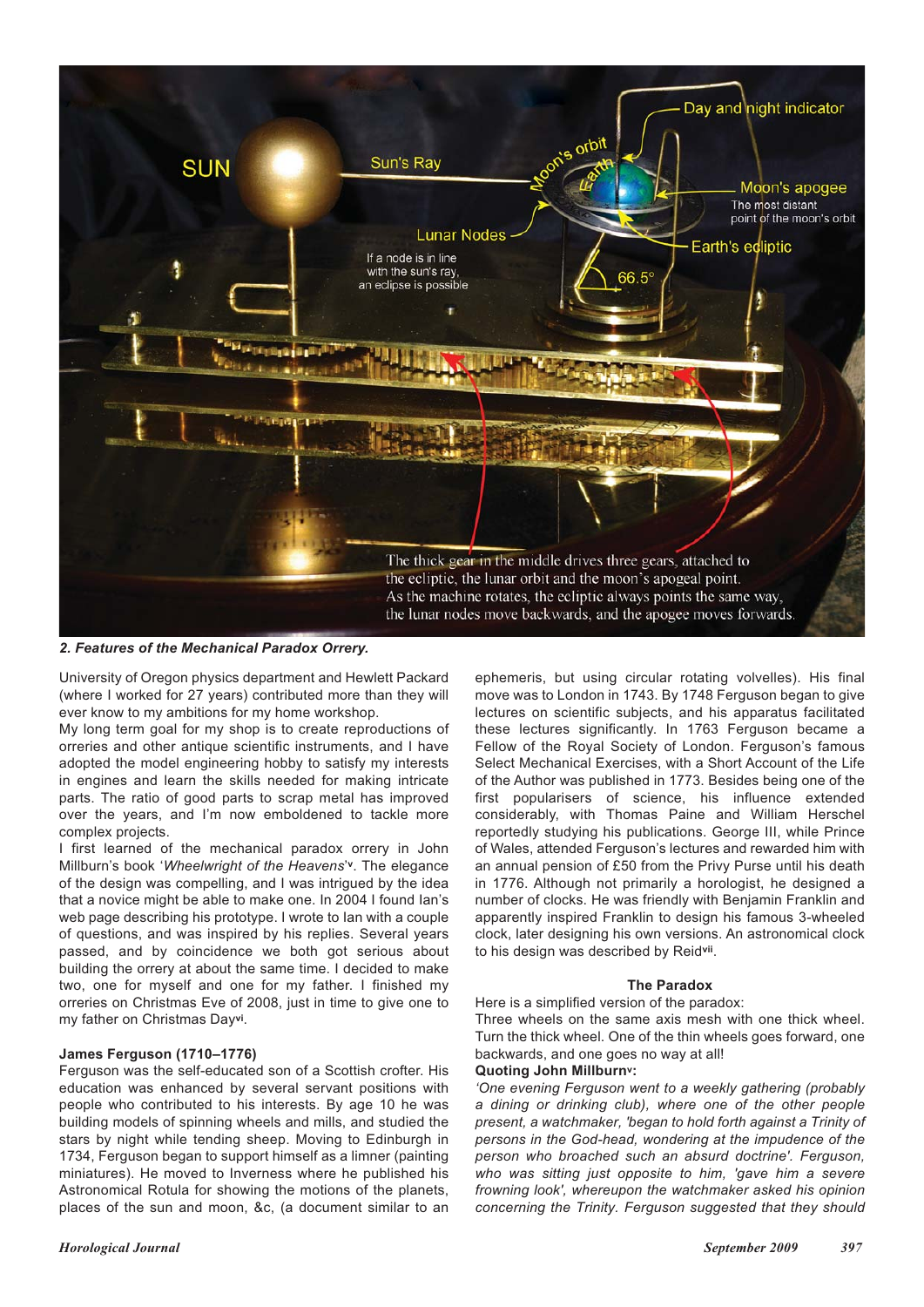

*3. The first model.*

*talk about the watchmaker's business instead, and asked him whether he understood how one gear wheel turned another. 'I hope I do, said he'.* 

*'Then, said I, suppose you make one wheel as thick as other three, and cut teeth in them all, and then put the three thin wheels all loose on one axis, and set the thick wheel to them, so that its teeth may take into those of the three thin ones; now turn the thick wheel round: how must it turn the others? Says he, your question is almost an affront to common sense; for everyone who knows anything of the matter must know that, turn the thick wheel which way you will, all the other three must be turned the contrary way by it. Sir, said I, I believe you think so. Think! says he, it is beyond a thought - it is a demonstration that they must. Sir, said I, I would not have you be too sure, lest you possibly be mistaken; and now what would you say if I should say that, turn the thick wheel whichever way you will, it shall turn one of the thin wheels the same way, the other the contrary way, and the third no way at all. Says he, I would say there was never anything proposed that could be more absurd, as being not only above reason, but contrary thereto. Very well, says I. Now, Sir, is there anything in your ideas more absurd about the received doctrine of the Trinity than in this proposition of mine? There is not, said he; and if I could believe the one, I should believe the other too.'*

Ferguson then said that he could make such a machine, and would bring it along to show to the assembled company the following week. He did so, and asked the watchmaker to explain it. The watchmaker turned it to and fro, took it to pieces and put it back together again, and confessed that he was thoroughly perplexed. *'The thing is not only above all reason, but it is even contrary to all mechanical principles'.* 

*'For shame, Sir, said I, ask me not how it is, for it is a simpler machine than any clock or watch that you ever made or mended; and if you may be so easily non-plused by so simple*



#### *4. Gears.*

*a thing in your own way of business, no wonder you should be so about the Trinity; but learn from this not for the future to reckon every thing absurd and impossible that you cannot comprehend.'*

The 'paradox' arises when in a train of gears A, B, and C, gear A is fixed and gears B and C have epicyclic motion around it. Gear A of the orrery is the gear under the Sun and is fixed to the base, **Figure 4.** These motions are what illustrate the motion of the nodes of the Moon's orbit and the apogee of the Moon's orbit. When all three gears have the same number of teeth, gear B rotates twice for each rotation and gear C maintains its orientation to a fixed frame of reference. That keeps the Earth's axis pointed in the same direction (early Cancer). When gear C has fewer teeth than gears A and B, it will slowly turn in the same direction as that of the mechanism, illustrating the advancement of the apogee of the Moon's orbit. When gear C has a few more teeth, it turns in the direction opposite the mechanism, in this case illustrating the regression of the nodes.

Millburn's description '… a simplified version of the arrangement commonly employed in orreries to produce parallel motion by three equal gears, plus a slow advance or regression' explains it perfectly but unremarkably. It takes a conjuror's genius to present it as an insoluble paradox. My original small model demonstrates the paradox more clearly than the orrery, as I used different gearing to emphasise the effect, **Figure 5**.

# **The Orrery**

Ferguson's orrery is unusual in that it illustrates the movement of the nodes and apogee of the Moon's orbit instead of the Moon's position. The Moon's orbit is elliptical, with an eccentricity of about 5.49% (fairly large by Solar System standards). The difference in the perceived size of the Moon between the perigee (the closest approach to the Earth) and apogee (the farthest point from the Earth) is about 12% and the brightness varies by 30%. The precession of the apogee around the Earth is just less than nine years. The pointer on the orrery fixed to the bottom plate represents the position of the apogee of the Moon's orbit.



*5. Five turns of the model demonstrate the paradox. Red goes backwards, blue goes forwards and gold goes nowhere at all.*